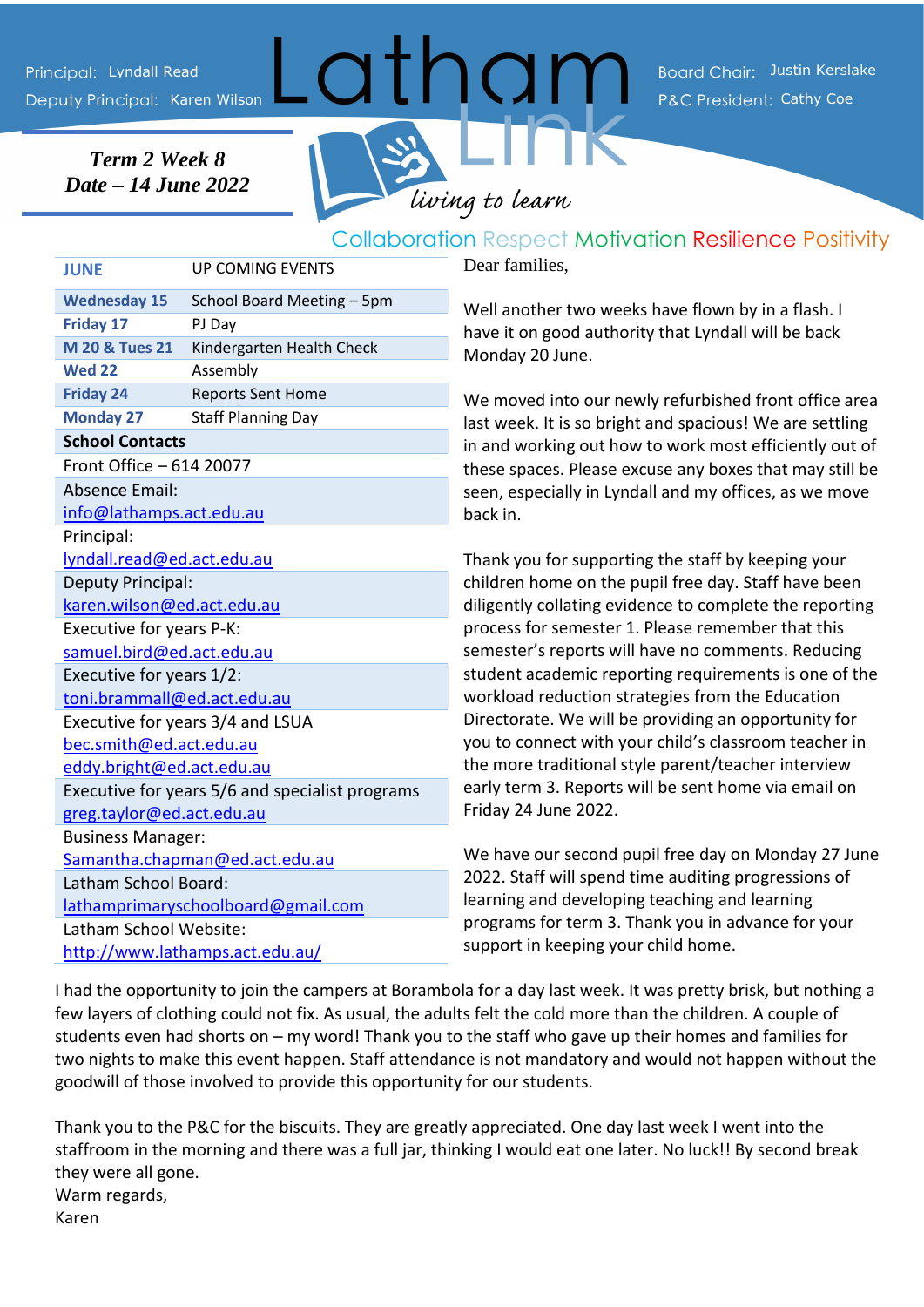

Acknowledgement of Country Dhawra nguna, dhawra Ngunawal. Yanggu gulanyin ngalawiri, dhunayi, Ngunawal dhwara. Wanggaralijinyin mariny balan bugarabang.

We at Latham Primary would like to acknowledge and thank the Ngunawal people for letting us play, learn, and live on this land. We respect your connection to this country, ongoing culture, and elders. We will help pass on knowledge of Ngunawal culture, languages, and traditions.

Ngunawal Language Revival Project Working Group 2018 Latham Primary School Cultural Integrity Project Team and Student Acknowledgement Working Group 2018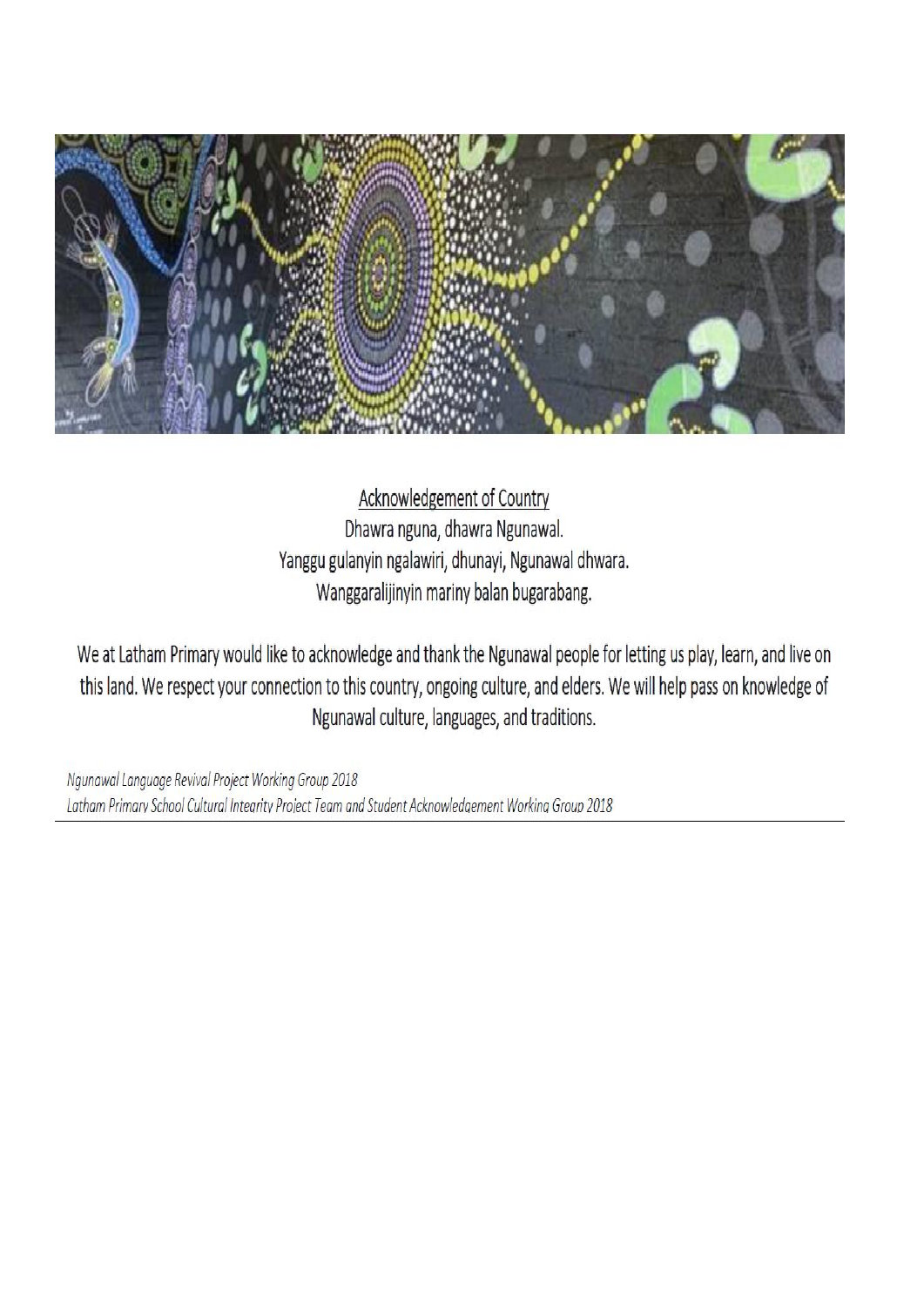# Year 5/6 Camp to Borambola

It was a cold and dreary morning when 65 excited campers turned up to school in readiness for what was to be an amazing adventure after our Term 1 camp had to be postponed. While the activities had changed from those with a focus on getting wet to those that would keep us warm and dry, we were sure everyone would have an amazing adventure.

The bus trip to camp was unadventurous but as soon as we had unpacked our bags and had our first camp meal, we were off to activities. Whether it was archery, BMX, pioneering or any of the other activities the year 5/6 students showed how amazing they were at teamwork and taking the initiative which all camp instructors commented at was at a level they rarely see.

Perhaps the night activities were the most energetic, with the Borambola Show taking place on Thursday night. In small groups, they had to run a stall and make as many bottle tops as possible, which was the currency of the night. My highlight was the nail polish stall which saw many a student and adult have their nails painted by pure professional.

After an amazing adventure we reluctantly took the buses back to school, where with the gentle humming of the engines most students had a well-deserved sleep. I must say that after being on 28 school camps, this one was one of my absolute favourites. The students were totally amazing with their respect to each other and adults, willingness to give things a go and most importantly to let us adults get a good night sleep.

Greg Taylor Executive Teacher





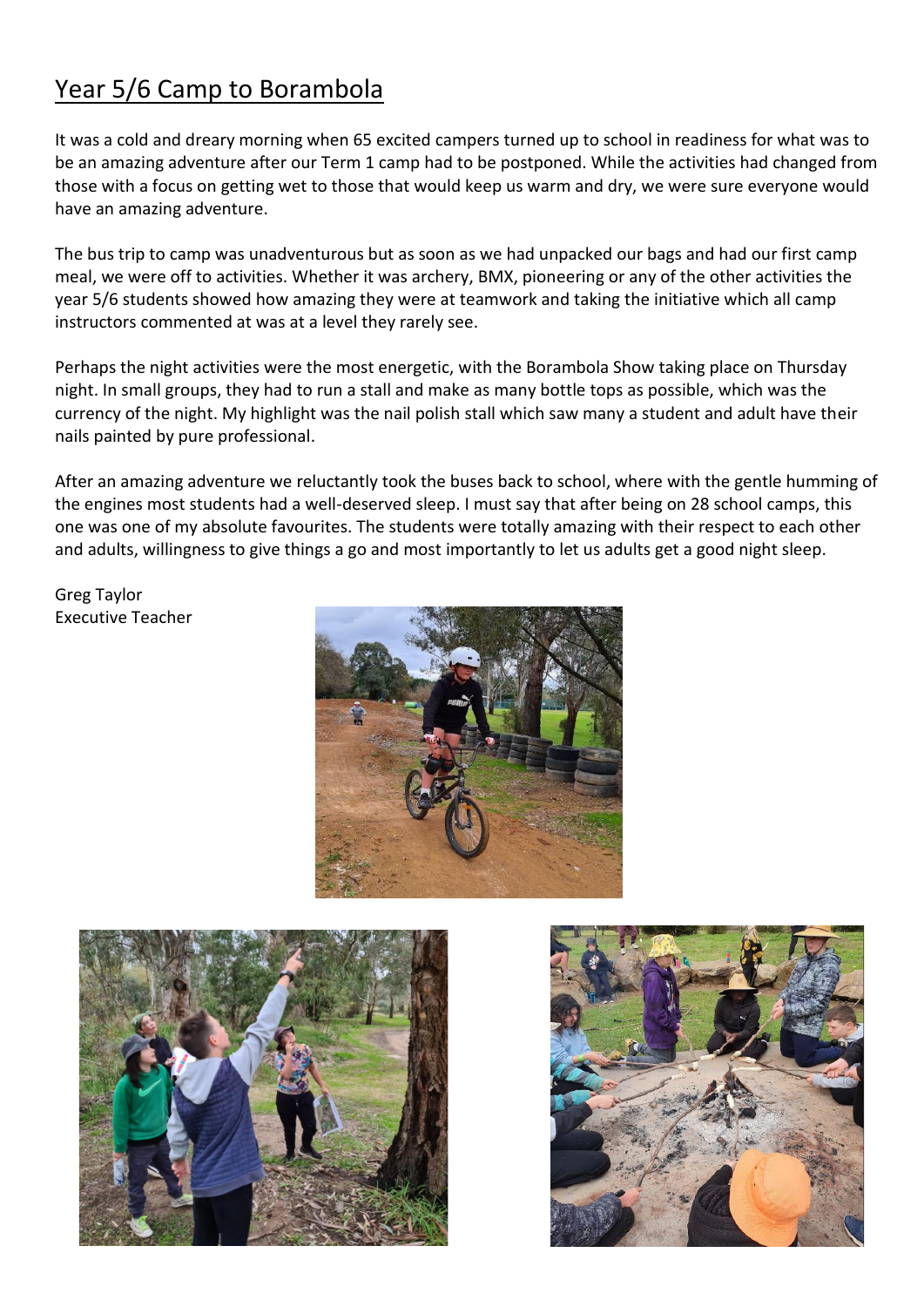

### **PJ Day - hosted by the P&C**



Friday 17th June is PJ Day, children can wear their PJ's or Oodies to school and have a hot choc and a warm cookie to blast away the chilly Canberra weather.

Order a \$3 Hot Chocolate and a Warm Cookie for recess via Flexischools.



#### **Breakfast Club**

The Breakfast Club is normally run on Tuesday and Thursday mornings from 8:30- 9:00 and offers a free breakfast of toast, cereal and hot chocolate to all students.

> To get the Breakfast Club up and running again, we need a Breakfast Club Coordinator (and/or a team of people to share the role). The processes are already established and we have suppliers and donations all ready to go. The role consists of:

● Being in charge of organising the breakfast club including food purchases/donations and volunteer roster.

Advertise the Breakfast Club on Facebook and work with the P&C with newsletter and website content.

Unfortunately, we can not run this service for the kids without a Coordinator and

regular volunteers.

If you would like to know more or have time to assist please email us at [lathamprimarypandc@gmail.com.](mailto:lathamprimarypandc@gmail.com)

#### **Old Latham Primary School Memorabilia**

As part of our 50th Anniversary celebrations, we are currently searching for Latham Primary School memorabilia, such as photos of the school or area, original school uniforms, school books, etc.

If you have anything to share please contact Kath via [thevicepresident.lathampandc@gmail.com](mailto:thevicepresident.lathampandc@gmail.com).

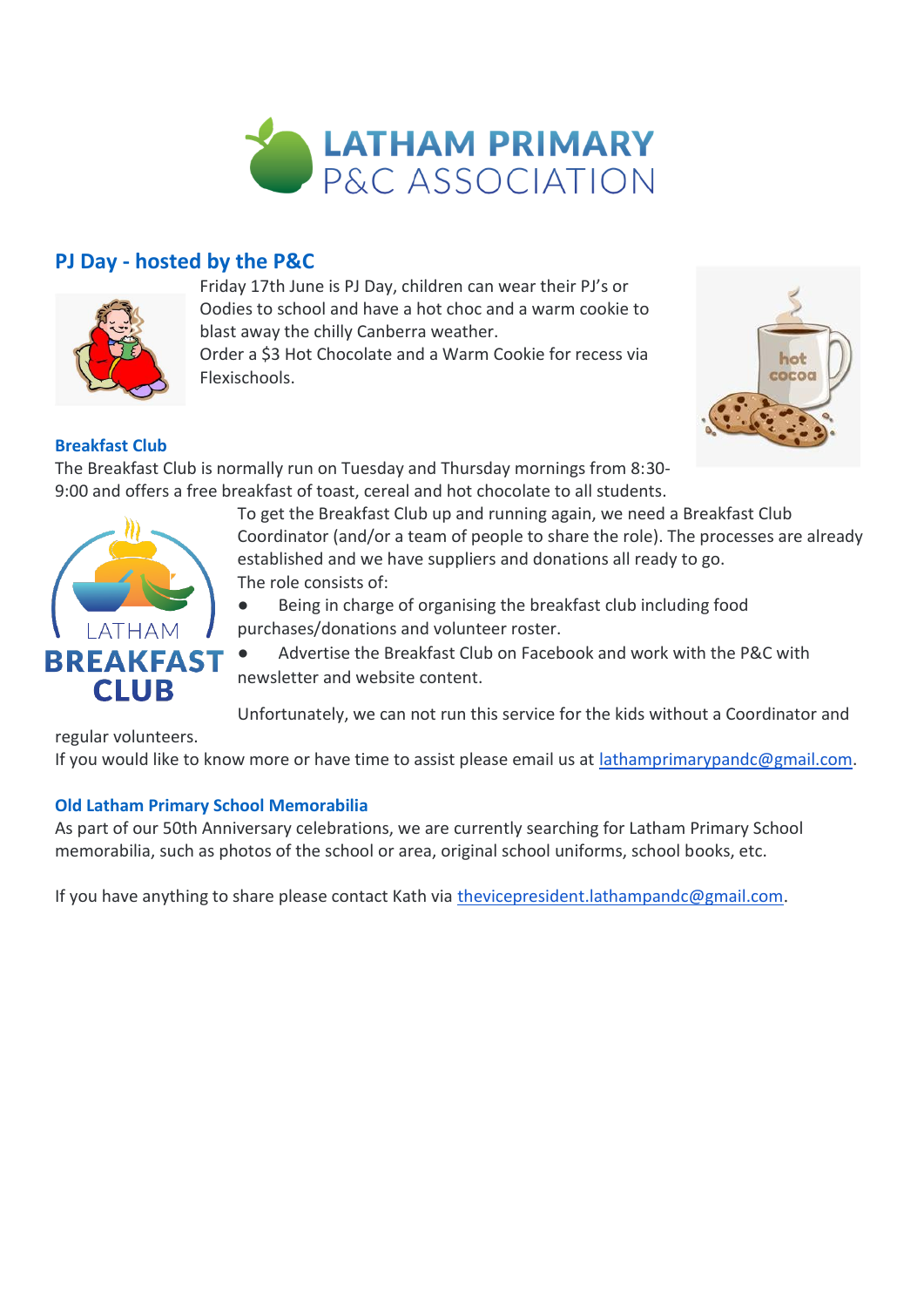